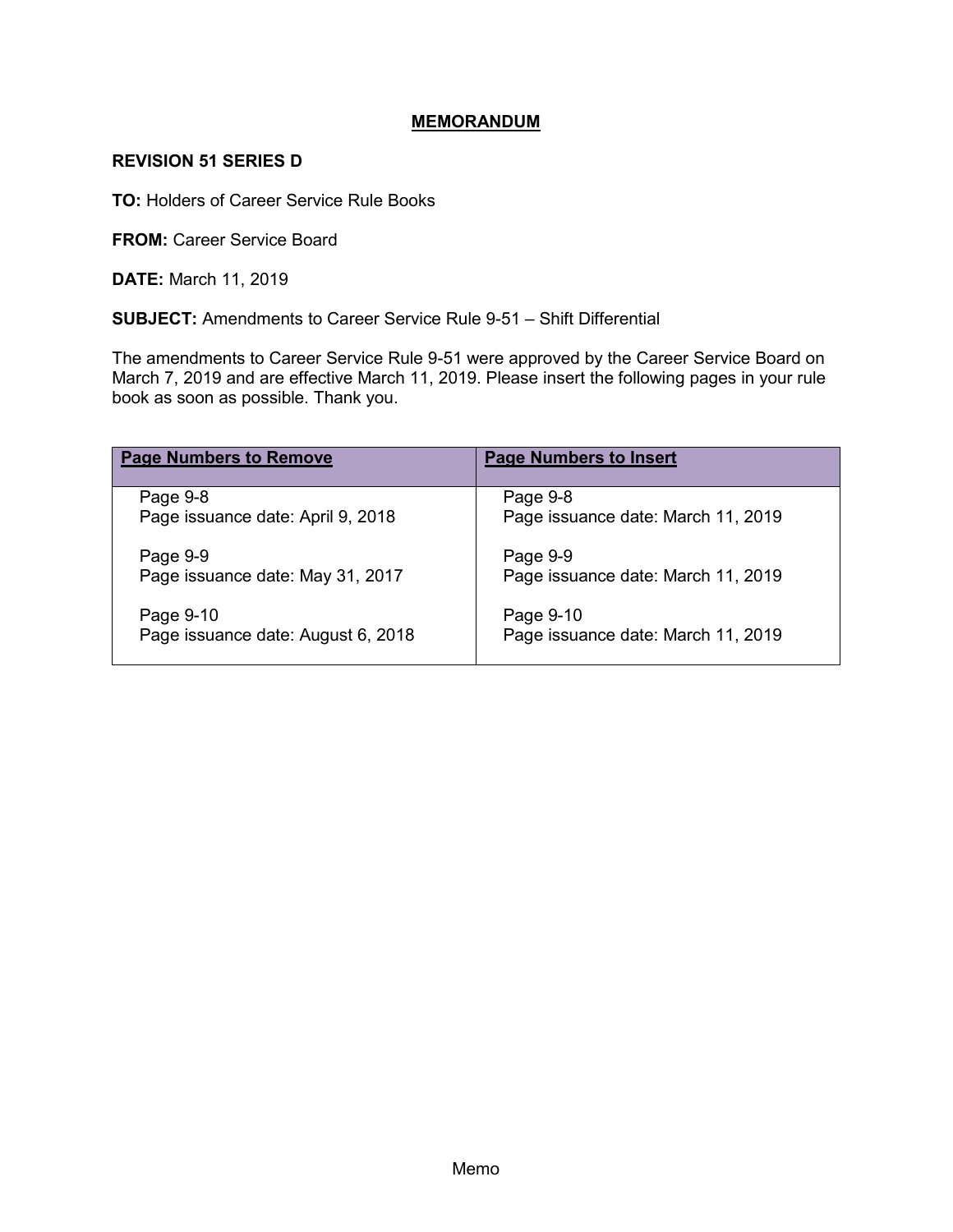#### Section 9-40 Pay Adjustment for On-Call Employees (Revised April 9, 2018; Rule Revision Memo 38D)

On-Call employees are not eligible for merit increases and merit payments. However, an appointing authority may grant on-call employees who have served a minimum of three hundred (300) hours in the year preceding the date of the proposed increase a pay increase not to exceed the average percentage merit increase established by the annual appropriation ordinance and Rule 13 PAY FOR PERFORMANCE for the year of the proposed increase. The pay increase permitted under this rule shall not exceed the range maximum of the applicable range and shall not be granted more than once in a year period from the pay increase effective date.

Section 9-50 Pay Differentials and Pay Practices (Re-numbered December 21, 2012; Rule Revision Memo 66C)

> 9-51 Shift Differential (Revised March 11, 2019; Rule Revision Memo 51C)

# A. Employee eligibility:

- 1. Employees in classifications in non-exempt pay schedules are eligible for shift differential, unless the employee is eligible for the health care differential as provided in this Rule 9 **PAY ADMINISTRATION**.
- 2. Employees in classifications in exempt pay schedules are not eligible for shift differential, unless the employee is in a classification:
	- a. In which the OHR Executive Director has approved overtime based on community practice (unless also eligible for the health care differential as provided in this Rule 9 **PAY ADMINISTRATION**); or
	- b. That is a first-line supervisory classification and the employee's primary duties include directly supervising employees who have no subordinate supervisors and who are receiving shift differential for the time the employee (first-line supervisor) is supervising them.
- 3. Employees in classifications in community rate pay schedules are not eligible for shift differential. (Revised May 31, 2017; Rule Revision Memo 27D)
- 4. The OHR Executive Director, upon the request of an appointing authority, may allow a department or agency to exclude otherwise eligible employees from receiving shift differential based on community practice. Requests based on other reasons require submission by the OHR Executive Director and approval by the Board.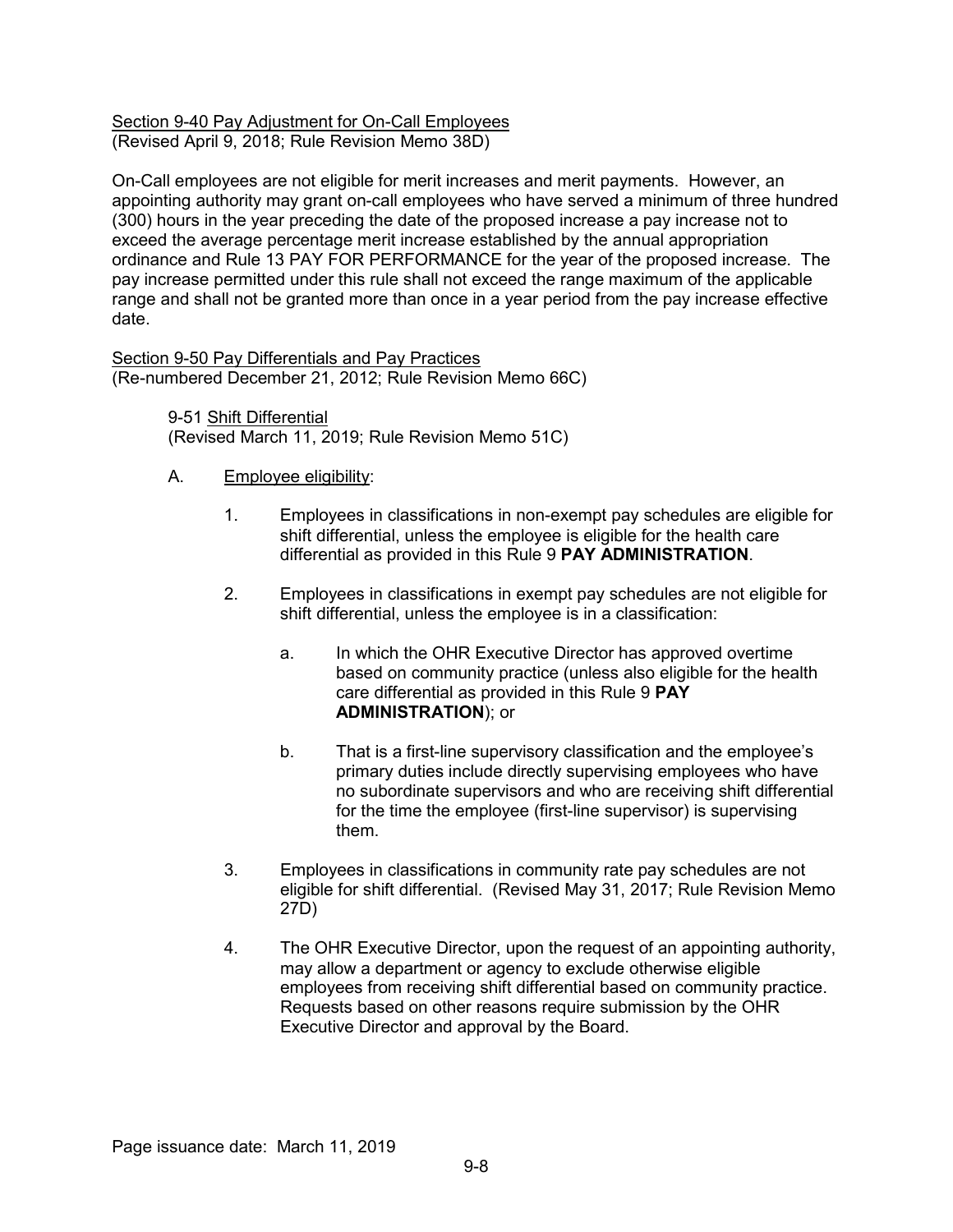- B. The following rates shall be paid for shift differential:
	- 1. Night rate: Twelve percent (12%) of the current hourly rate of pay.
	- 2. Evening rate: Seven percent (7%) of the current hourly rate of pay.
- C. Shift differential shall be paid for all hours worked by an eligible employee in a work day under the following conditions:
	- 1. If at least half of the hours worked occur between 11 p.m. and 7 a.m. the employee shall receive the night rate.
	- 2. If at least half of the hours worked occur between 3 p.m. and 11 p.m. the employee shall receive the evening rate, unless the other half of the hours worked occur between 11 p.m. and 7 a.m., in which case the employee will receive the night rate.
	- 3. If neither subparagraphs 1 or 2 are applicable, but at least half of the hours worked occur between 3 p.m. and 7 a.m., the employee shall receive the applicable rate for the period in which a majority of the hours occur. If these hours are evenly divided between 3 p.m. and 11 p.m. and 11 p.m. and 7 a.m., the employee shall receive the night rate.
	- 4. If the employee's regularly scheduled shift is eligible for shift differential and that employee's shift is extended due to no fault of their own, such as through mandated overtime or late relief, and such extension would cause the employee to lose shift differential eligibility, the shift differential shall still be applied to the regularly scheduled shift worked.
- D. Shift differential shall not be paid during any period of paid or unpaid leave.

## 9-52 Equipment Differential

- A. Eligibility:
	- 1. Equipment differential shall be paid to employees who are temporarily assigned to operate equipment, which is at a higher level classification than the employee's current classification, and who are not receiving additional pay for a work assignment outside of job classification.
	- 2. Employees in on-call positions including classifications in community rate pay schedules shall be entitled to equipment differential. (Revised May 31, 2017; Rule Revision Memo 27D)
- B. Equipment differential shall be paid under the following conditions:
	- 1. The equipment being operated is on the Board's approved equipment list for payment of equipment differential.